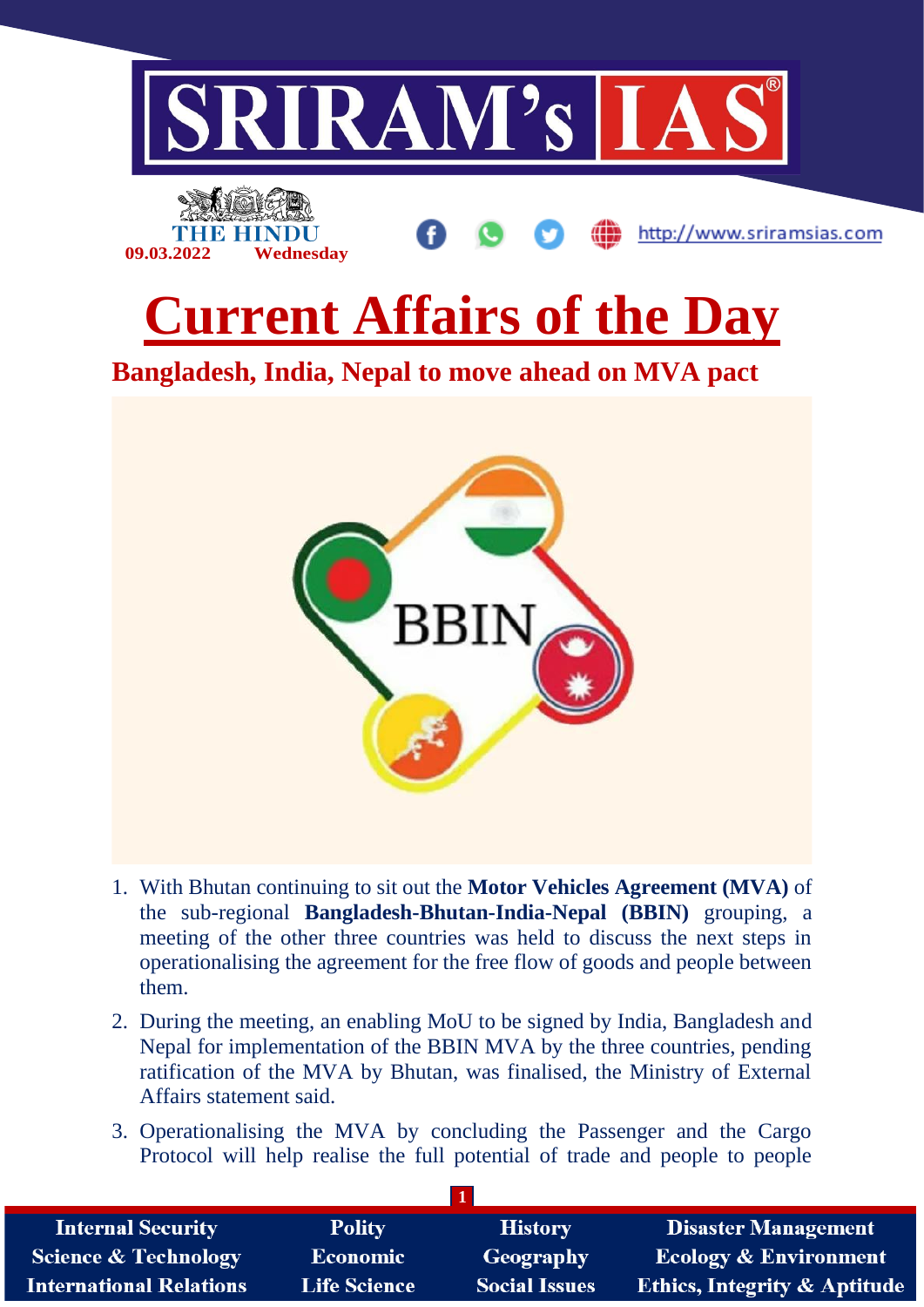



connectivity between the BBIN countries by fostering greater sub-regional cooperation, it added.

http://www.sriramsias.com

4. In 2020, Bhutan Prime Minister Lotay Tshering told in an interview that given Bhutan's "current infrastructure" and top priority to remaining a "carbonnegative" country, it would not be possible to consider joining the MVA.

Progress on the seven-year-old project has been slow, despite several trial runs being held along the Bangladesh-India-Nepal road route for passenger buses and cargo trucks. There are still some agreements holding up the final protocols.

## **RBI sets up UPI payment for 400 mn feature phone users**

- The Unified Payments Interface (UPI) has gained immense popularity in the last five years in India. Especially during the Covid-19 pandemic, it served as a go-to payment option for smartphone owners. According to the National Payments Corporation of India (NPCI), UPI transactions have consistently increased every month.
- Still, a large portion of India's population could not use UPI as one needed a smartphone for the same. To fill the gap, the Reserve Bank of India (RBI) announced a new payment system, 123PAY, that can be used by feature phone owners.
- According to RBI, 123PAY would help India to attain its goal of a cashless economy. The new platform would help UPI facilitate the section of the society that was so far excluded from the digital payments landscape.
- It will help in the financial inclusion of that section of the society in the digital payments ecosystem.

### **UPI for Feature Phone:**

- 1. The Reserve Bank of India (RBI) launched a unified payments interface (UPI) for feature phones, thereby including about 400 million users of such phones under the ambit of India's homegrown payments network.
- 2. Feature phones are basic phones, which typically provide voice calling and text messaging functionalities.

| <b>Internal Security</b>        | <b>Polity</b>       | <b>History</b>       | <b>Disaster Management</b>              |  |  |
|---------------------------------|---------------------|----------------------|-----------------------------------------|--|--|
| <b>Science &amp; Technology</b> | <b>Economic</b>     | Geography            | <b>Ecology &amp; Environment</b>        |  |  |
| <b>International Relations</b>  | <b>Life Science</b> | <b>Social Issues</b> | <b>Ethics, Integrity &amp; Aptitude</b> |  |  |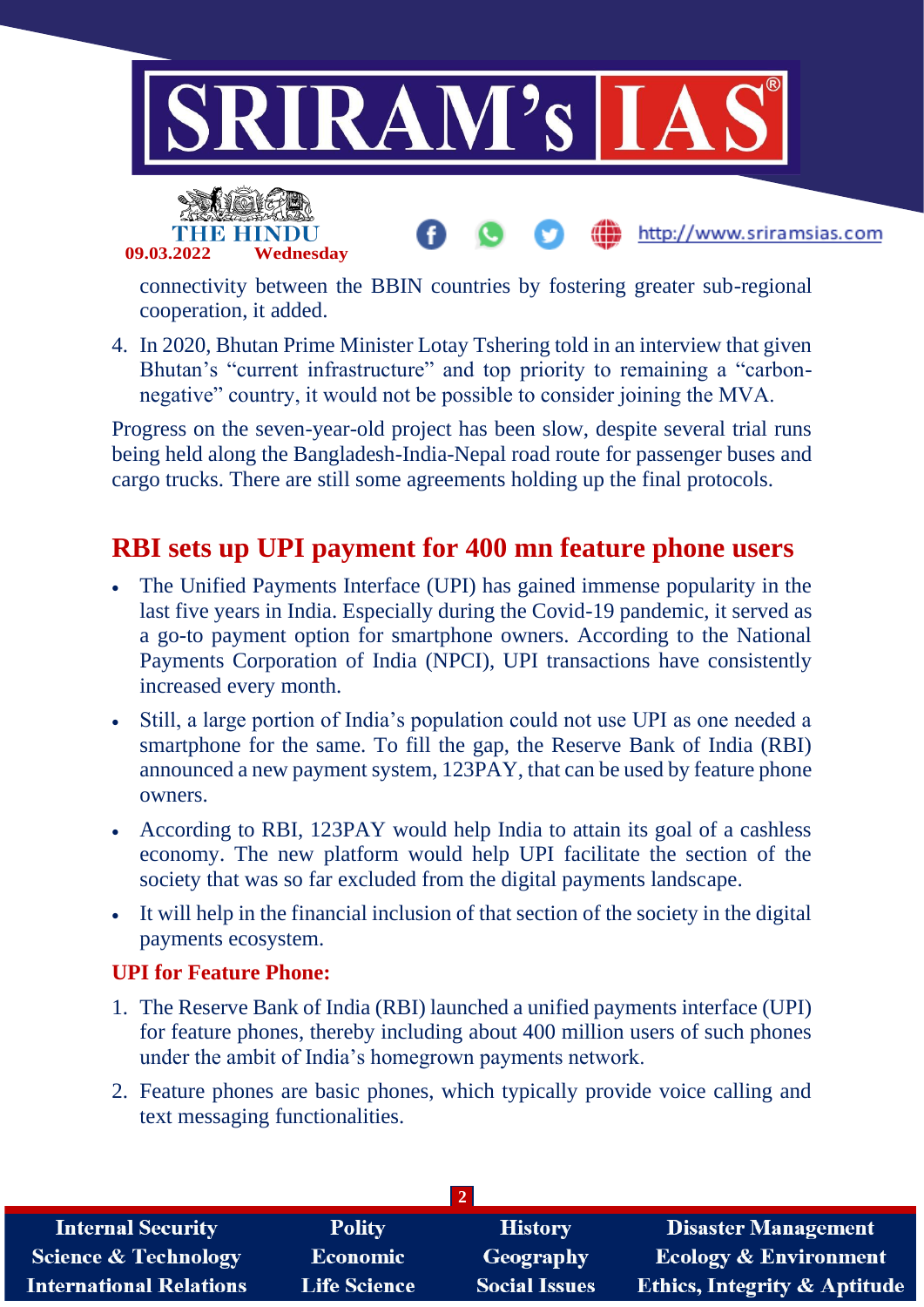

- 3. India has a large mobile phone consumer base of about 1,180 million mobile users, of which about 740 million have smartphones, indicating that there is a significant number of feature phone users in the country.
- 4. RBI said that while India has made significant strides in digital payments, a large part of this digitization is getting limited to those who have smartphones.
- 5. Since UPI has contributed a lot to India's digital payments, it is important that UPI is available as an offline mode and on feature phones to take it to the next phase of development.

#### **UPI on feature phone: USSD option**

1. To be sure, even before this launch, UPI was available on feature phones, albeit through a complicated USSD or Unstructured **Supplementary** Service Data mode.

**09.03.2022 Wednesday**

2. Under this, feature phones had to dial \*99#, get a set of



http://www.sriramsias.com

menus and initiate transactions. But the process is cumbersome, involving multiple chargeable messages.

#### **Four new technologies: 123PAY**

- 1. The new 123PAY system will fill this gap with the help of four technologies, as explained during the launch. The four technologies are Interactive voice response or IVR, apps in feature phones, missed call-based payments, and proximity sound-based payments.
- 2. The first one is through the use of Interactive Voice Response (IVR) numbers. One can dial a number and initiate a secured call from a feature phone, and after getting registered can start financial transactions without internet connectivity.

| <b>Internal Security</b>        | <b>Polity</b>       | <b>History</b>       | <b>Disaster Management</b>              |
|---------------------------------|---------------------|----------------------|-----------------------------------------|
| <b>Science &amp; Technology</b> | <b>Economic</b>     | Geography            | <b>Ecology &amp; Environment</b>        |
| <b>International Relations</b>  | <b>Life Science</b> | <b>Social Issues</b> | <b>Ethics, Integrity &amp; Aptitude</b> |